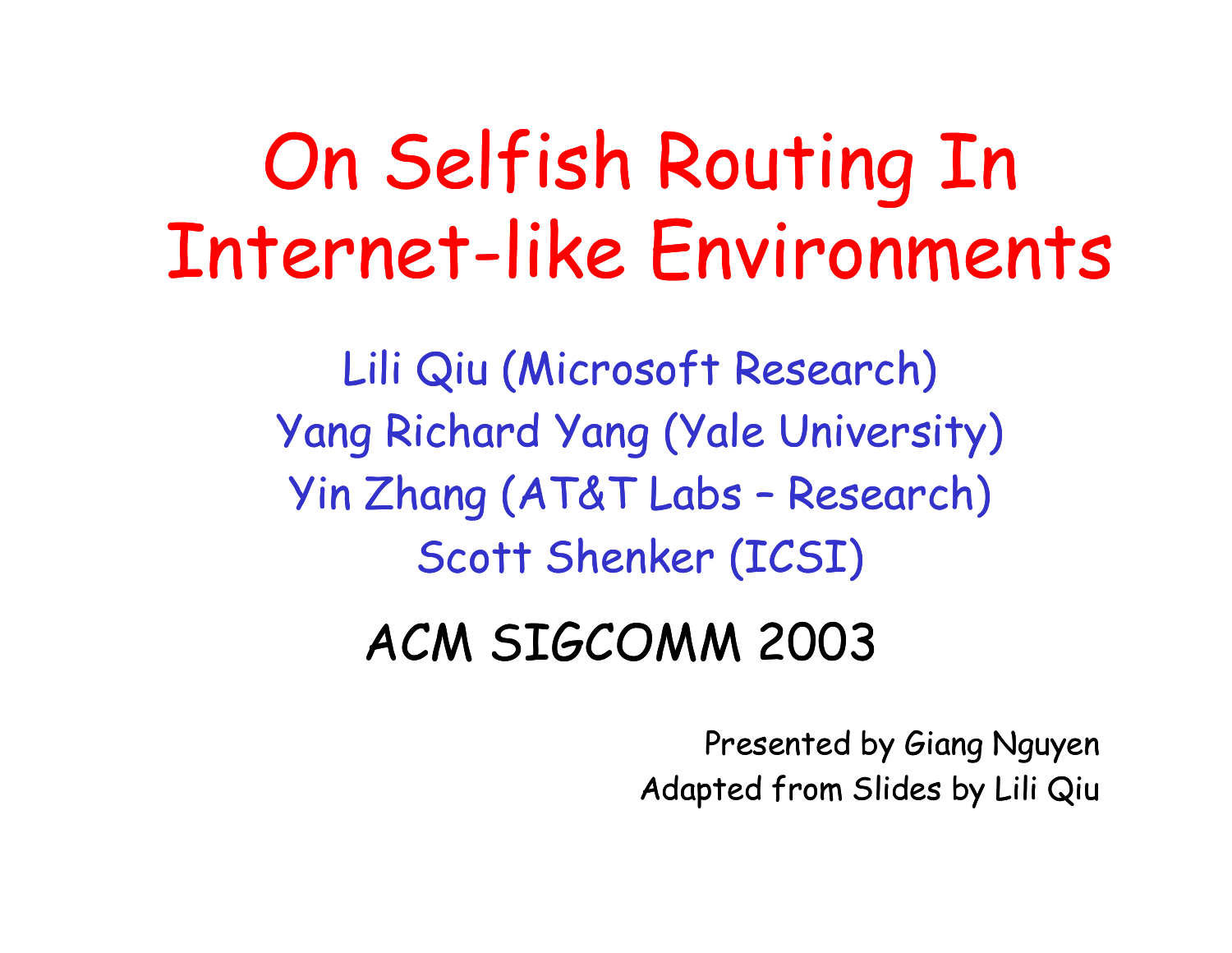## Selfish Routing

- IP routing is often sub-optimal in terms of user performance
	- Many causes
		- policy routing, failures, instability
- -> Emerging trend: Autonomous routing
	- End users choose their own routes
		- Source routing (e.g. Nimrod)
		- Overlay routing (e.g. Detour, RON)
	- is selfish by nature
		- End hosts or routing overlays greedily select routes to optimize their own performance without considering systemwide criteria
	- Roughgarden proved: for general latency functions (eg, M/M/1) and topologies, the "worst-case ratio between the total latency of selfish routing and that of the global optima" can be unbounded.
	- But other theoretical works (eg, Friedman) have also shown the degradation is "less severe in some perspectives."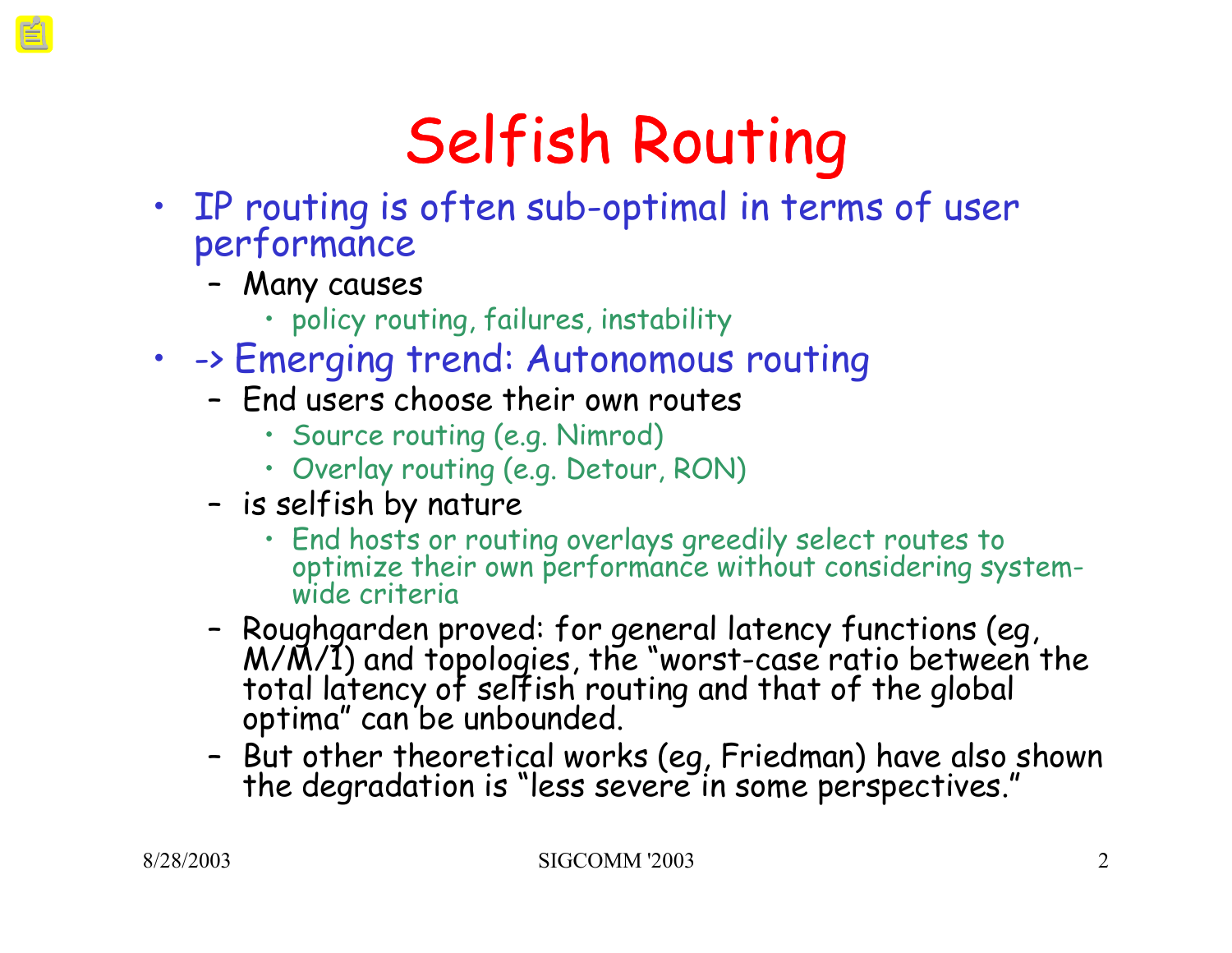### Questions

- 1. Selfish source routing
	- How does selfish source routing perform?
		- Are Internet-like environments among the worst cases?
- 2. Selfish overlay routing
	- How does selfish overlay routing perform?
		- Note that routing on an overlay has much less flexibility than routing directly on the physical network.
- 3. Horizontal interactions
	- Does selfish traffic co-exist well with compliant traffic?
	- Do selfish overlays co-exist well with each other?
- 4. Vertical interactions
	- How does selfish traffic interact with the underlying network control process, i.e. traffic engineering?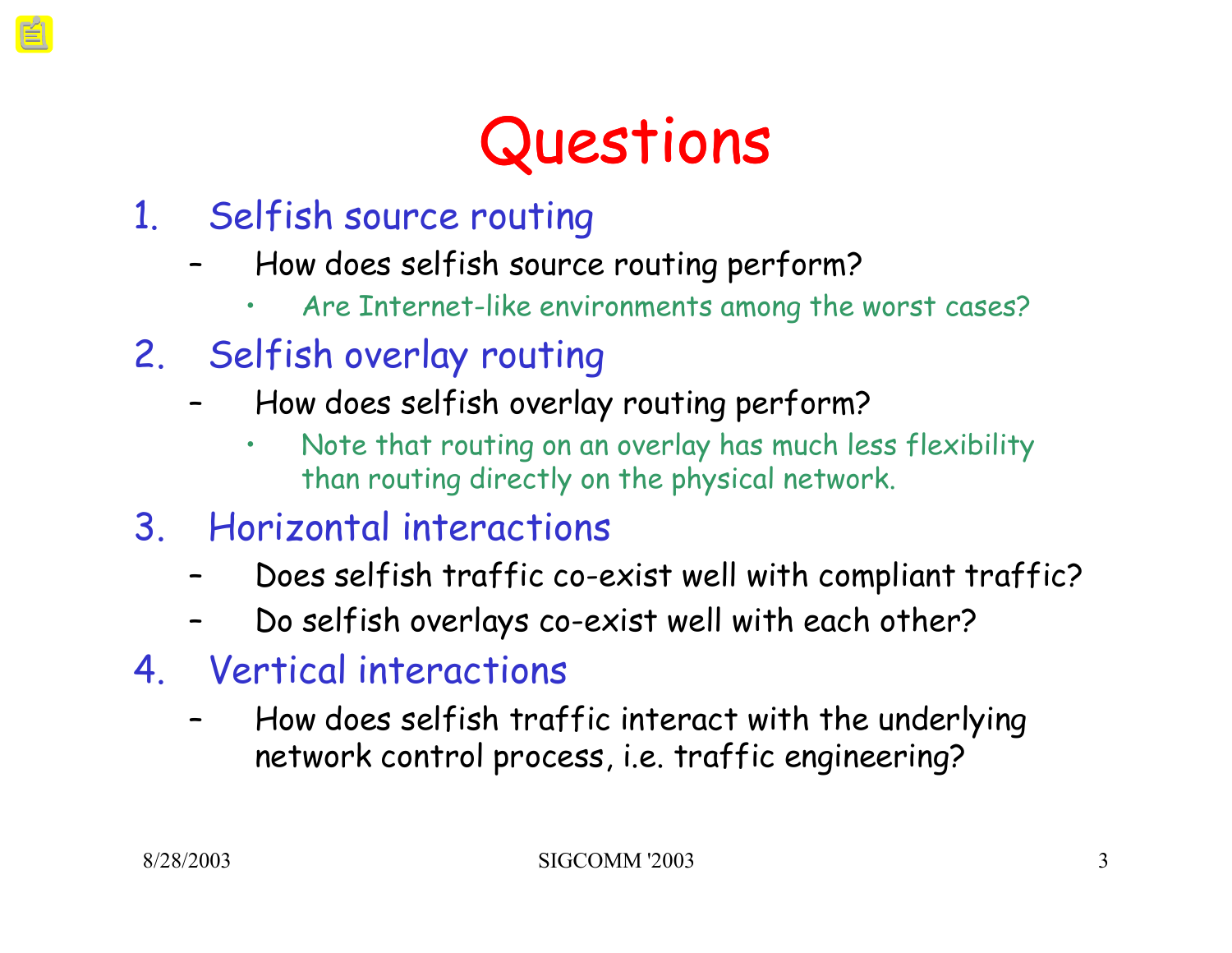## Routing Schemes

- Routing on the physical network
	- Source routing
	- Latency optimal routing
- Routing on an overlay (less flexible!)
	- Overlay source routing
	- Overlay latency optimal routing
		- Cooperative within an overlay, but selfish across overlays
- Compliant (i.e. default) routing: OSPF
	- Hop count, i.e. unit weight
	- Optimized weights
		- Minimize network cost [FRT02]
	- Random weights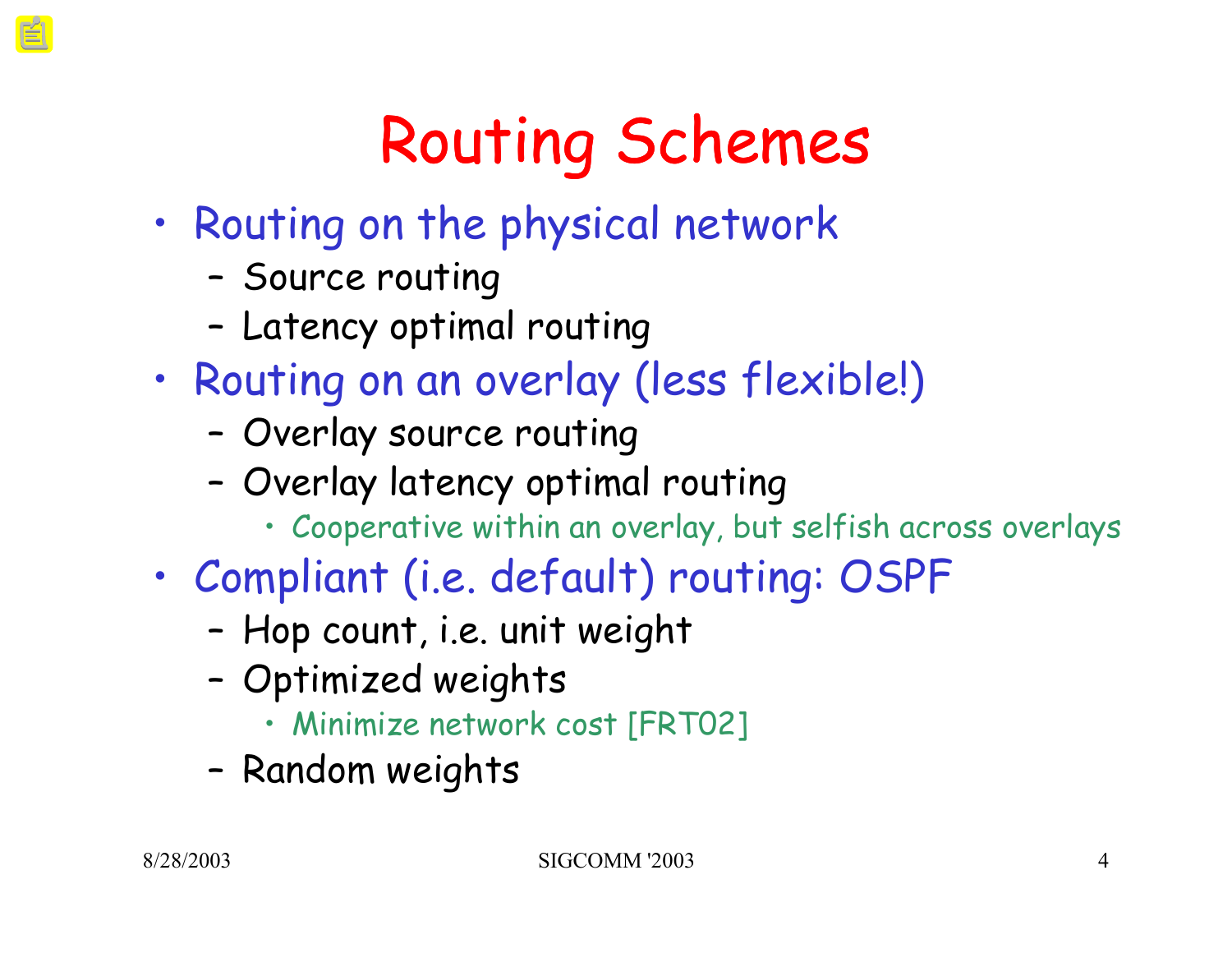## Our Approach

- We take a game-theoretic approach to partially answer these questions through simulations
	- Metrics: avg user latency, max system link utilization, and network costs.
	- Algorithms to compute metrics of selfish and optimal routing. Simulate to find metrics of compliant routing.
	- M/M/1 latency function (others yield similar results).
	- Focus on intra-domain environments
		- Compare against theoretical worst-case results
		- Can use realistic topologies and traffic demands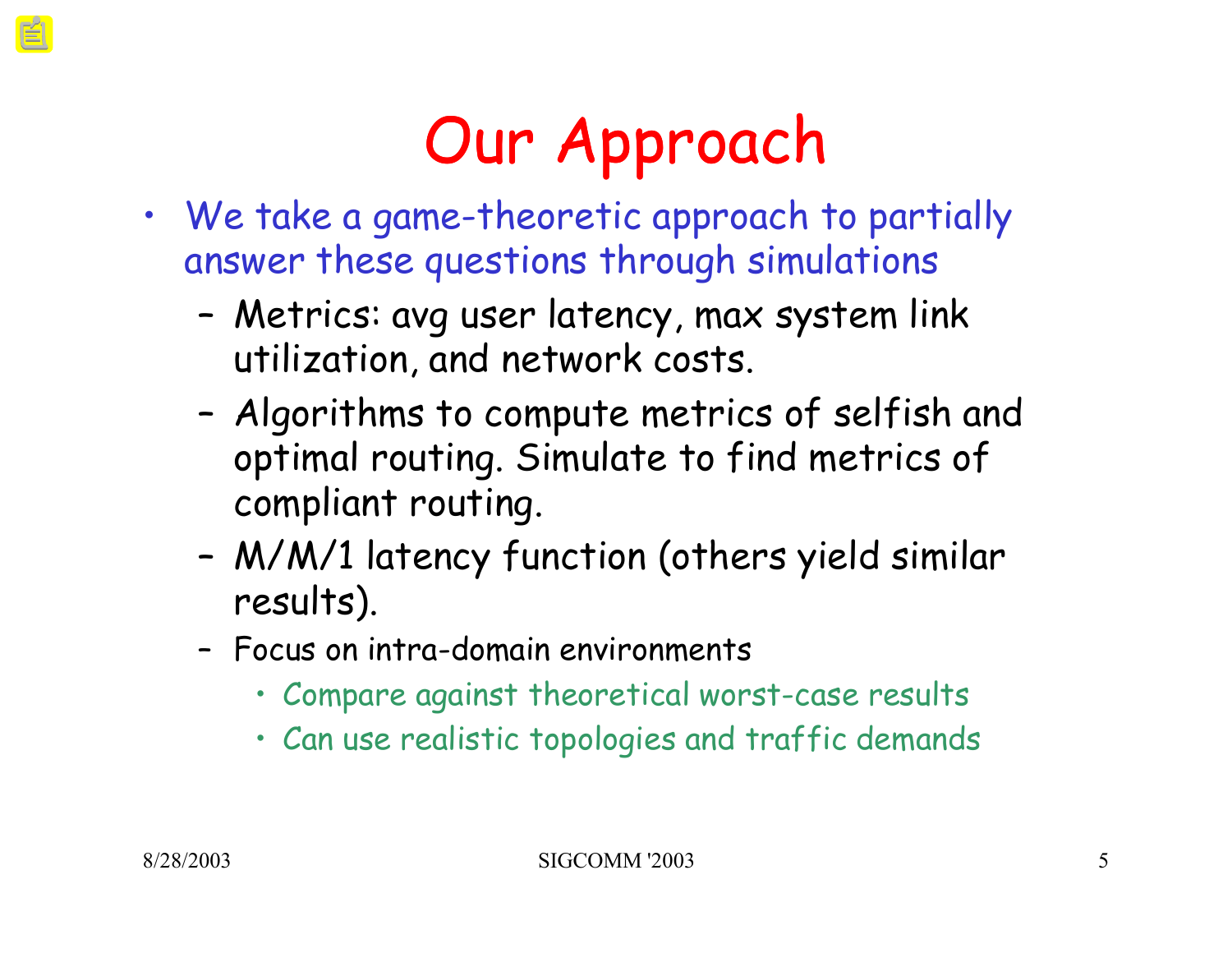#### 1. Selfish Source Routing: Average Latency



Good news: Internet-like environments are far from the worst cases for selfish source routing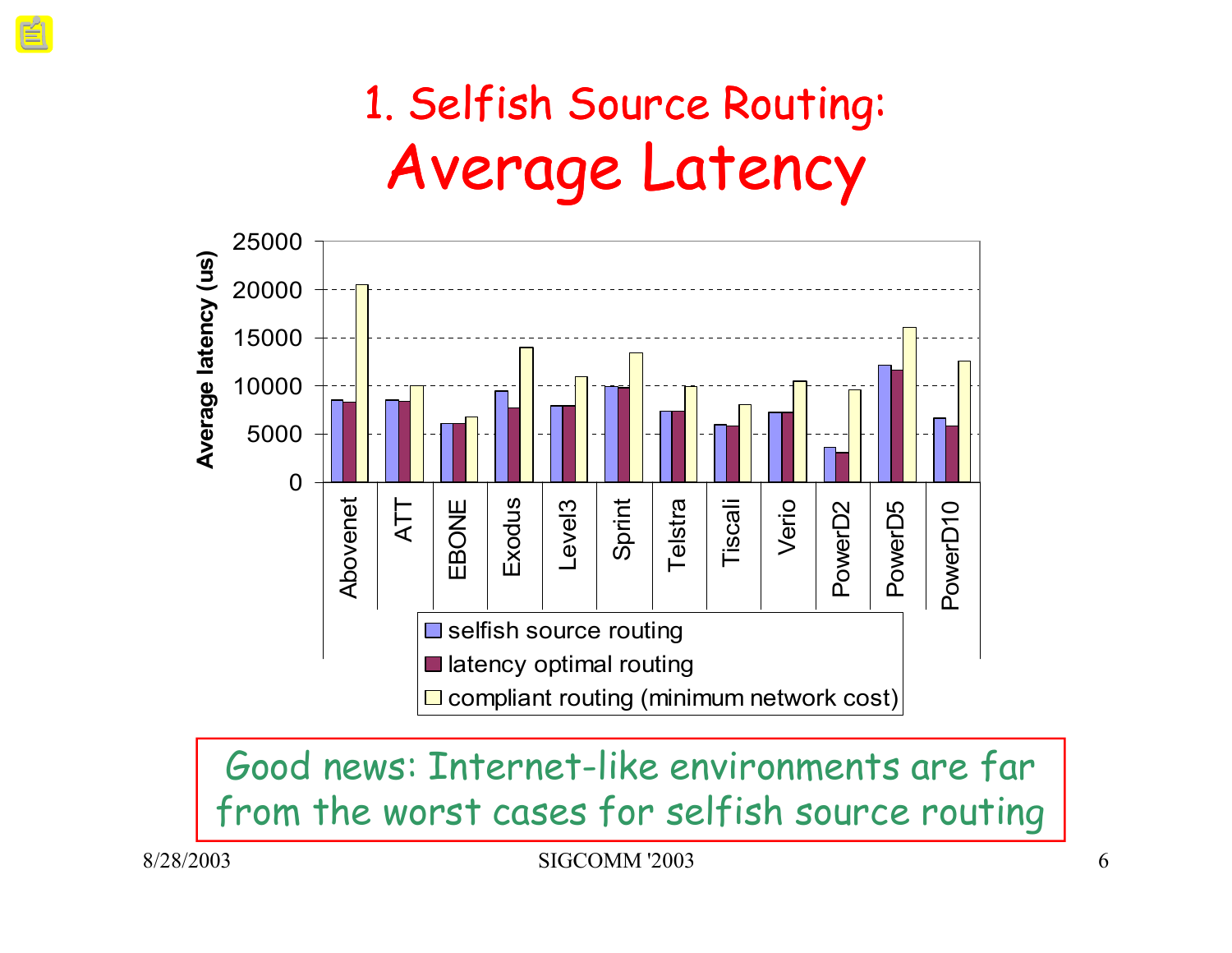#### 1. Selfish Source Routing (cont): Network Cost



Bad news: Low latency comes at much higher network cost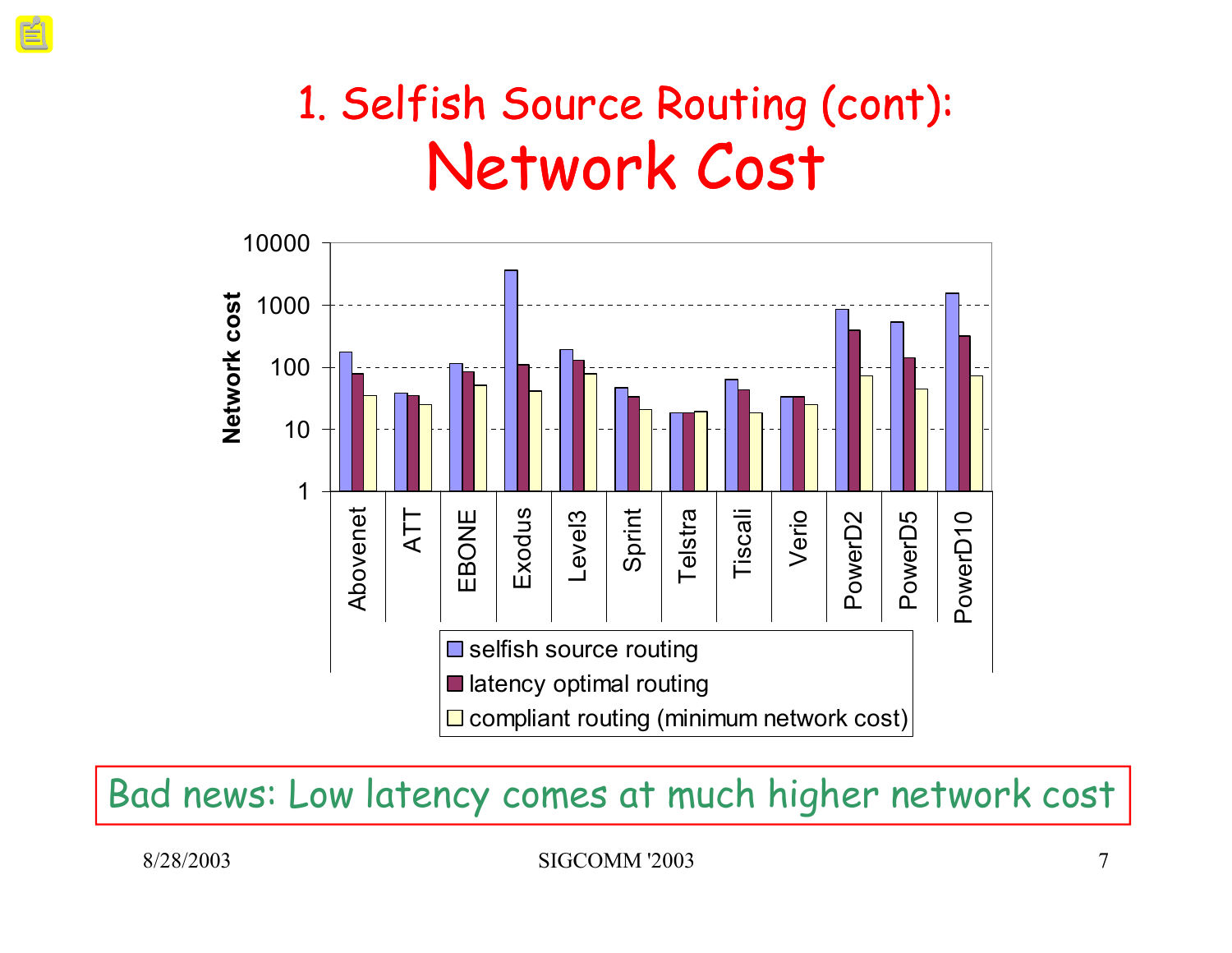### Selfish Overlay Routing and Horizontal Interactions

- Similar results
	- Selfish overlay routing
		- Close to optimal average latency at higher network cost.
		- Similar results whether overlay covers all physical nodes, or random (20-100%), or only edge nodes.
	- 'Horizontal interactions'
		- Selfish overlays and compliant traffic can coexist.
		- Multiple selfish overlays can co-exist.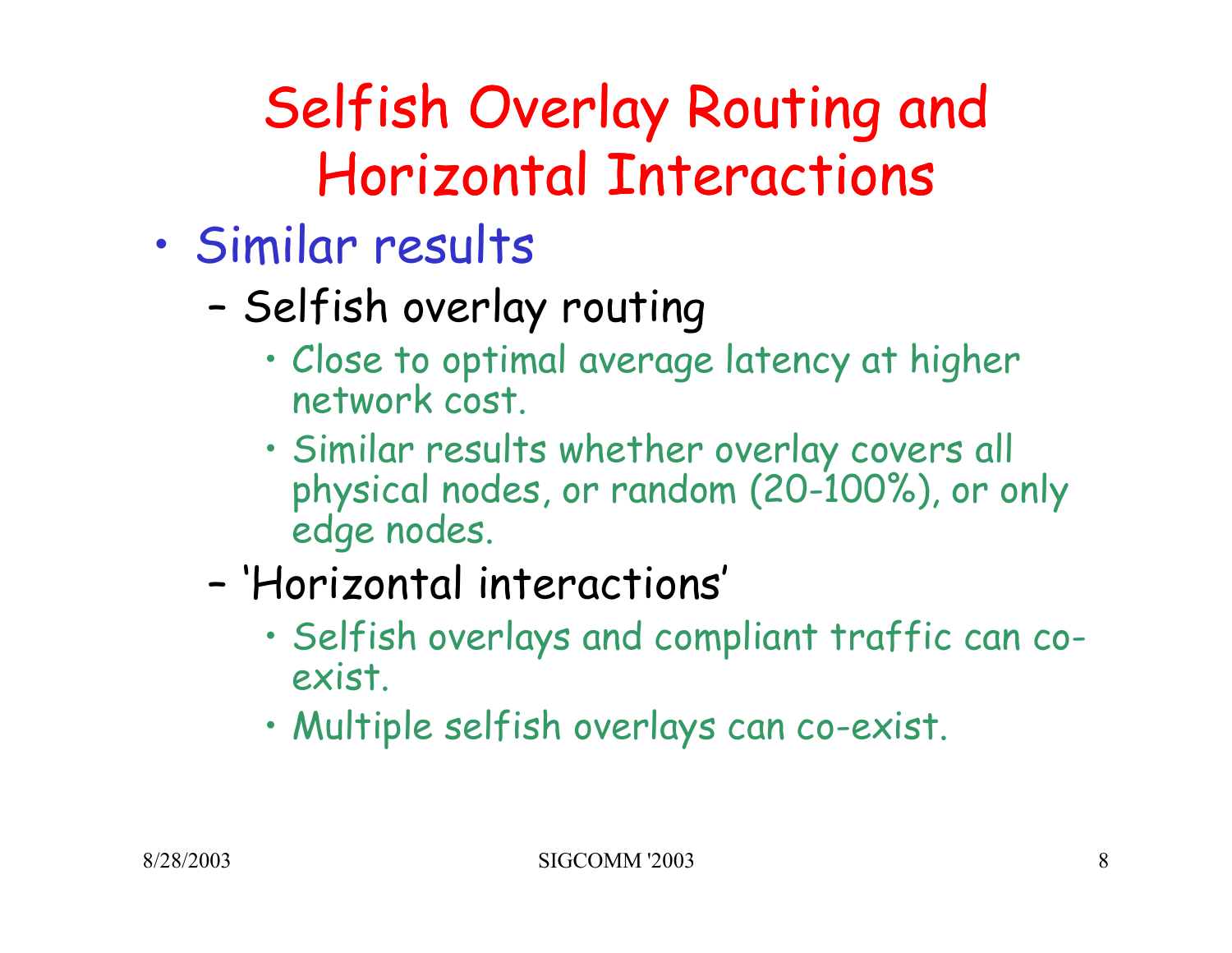## 4. Vertical Interactions

- Vertical interaction:
	- An iterative process between two players
	- Traffic engineering: minimize network cost
		- current traffic pattern  $\rightarrow$  new routing matrix – Selfish overlays: minimize user latency
			-
			- $\cdot$  current routing matrix  $\rightarrow$  new traffic pattern
- Question:
	- Will the system reach a state with both low latency and low network cost?
- Short Answer:
	- It depends on how much control physical routing has.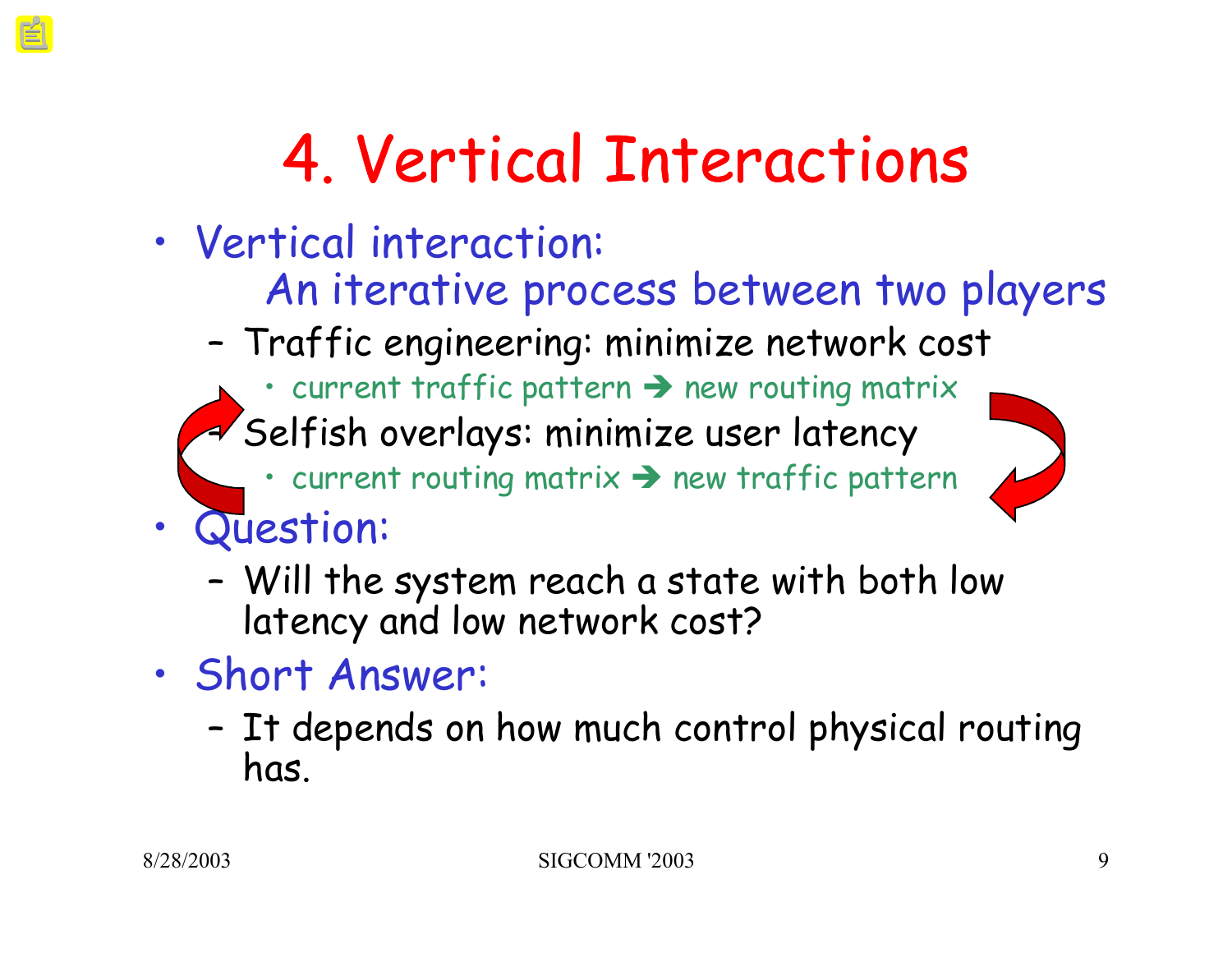#### Selfish Overlays vs. OSPF Optimizer



OSPF optimizer interacts poorly with selfish overlays because it only has very coarse-grained control.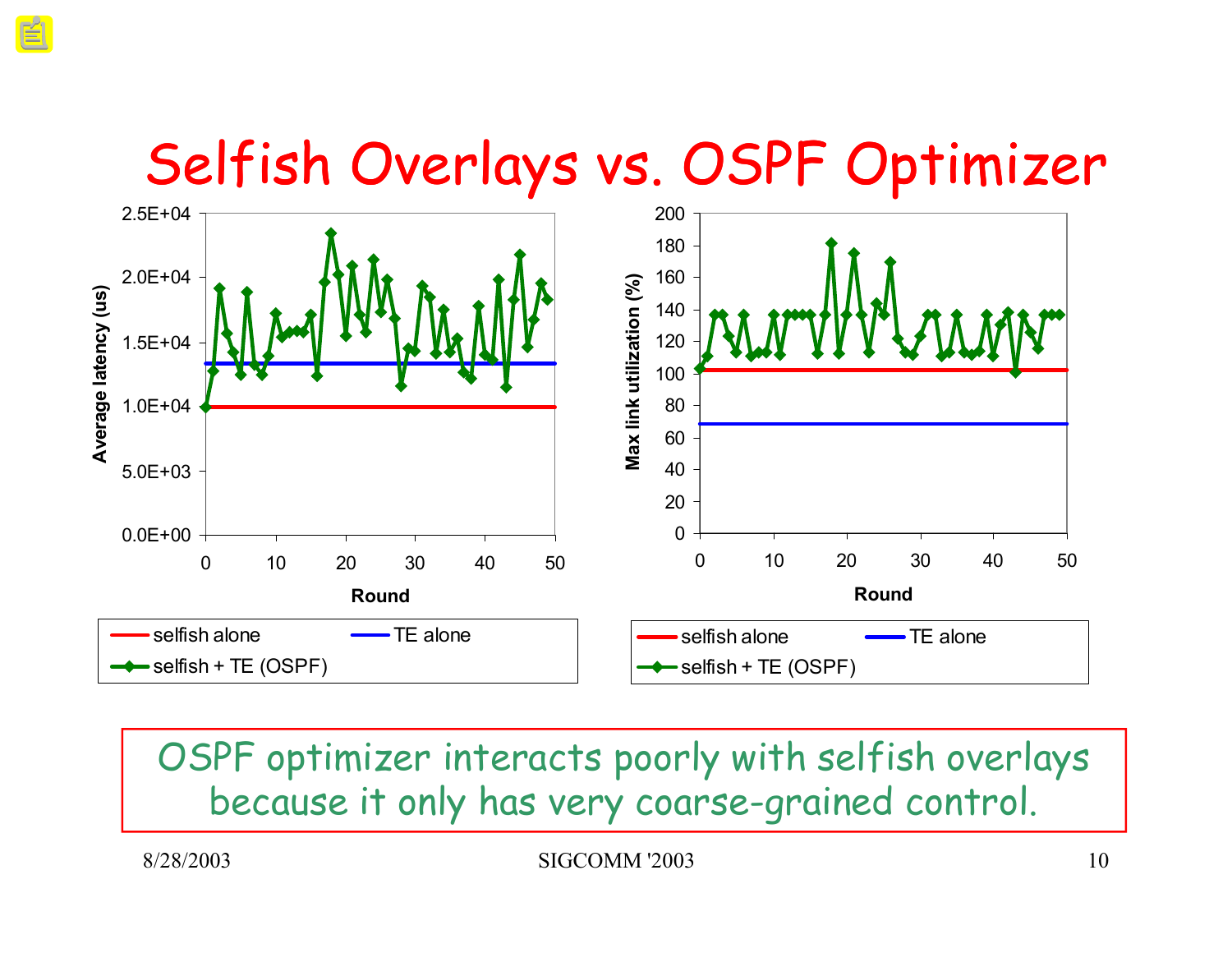#### Selfish Overlays vs. MPLS Optimizer



MPLS optimizer interacts with selfish overlays much more effectively.